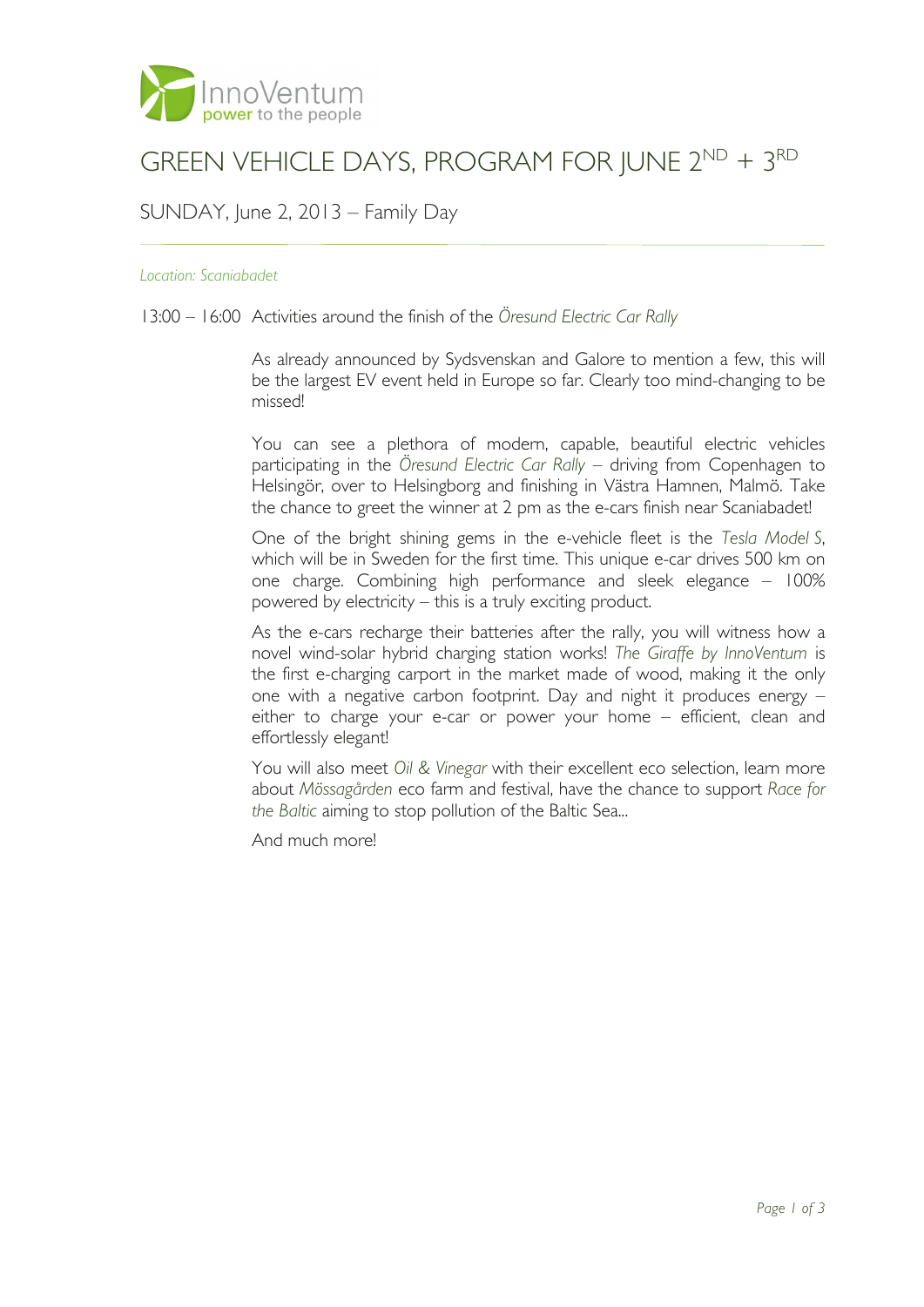

# MONDAY, June 3, 2013 – Sessions for Business and Public Decision Makers

### Morning: business meetings / additional speaker sessions

#### *Location: Scaniabadet*

10:00 – 12:00 EV Demonstrations

*Tesla Model S; Fisker Karma; Volvo C30 Electric and V60 plug in; Renault Tweezy; Renault Kangoo;* 

Charging Infrastructure – how it works *Leading Charging Pole and Infrastructure Provider;* 

Introducing the Giraffe, charging of Tesla Model S/ e-scooters, test-drives of Tesla Model S, e-scooters, 'Charge-up Lounge'

12.00 -13:30 Lunch at Novel, Jungmansgatan 12, Västra Hamnen, Malmö

### *Location: Turning Torso, floor 49*

The Green Vehicle Days will continue to leverage the clean energy positive momentum from the Öresund Electric Car Rally – by inviting a wider range of people and organizations sharing activities and experience in the area of clean urban mobility.

Short individual presentations will be followed by a large Roundtable Panel Discussion in which EV experts, Forerunning Entrepreneurs, Opinion-Leaders, Car Manufacturers, Infrastructure Providers and Decision-Makers from Municipalities will strike the balance between thought-provoking dialogue and refreshing debate:

- 13:30 14:00 Introduction. Where do the Breakthroughs come from? What is the Roll-Out Status across Europe and in Sweden today? *Sigvald Harryson, InnoVentum, and Researchers from Copenhagen Business School*
- 14:00 14:30 High Volume EVs The Volvo and Renault Experience (+ possibly Nissan?) *Henrik Jönsson and/or Patrik Thernström, Volvo/Renault Bilia South Sweden*
- 14:30 15:00 High Performance EVs The Tesla Motors Experience *Christian Marcus, Tesla Motors*
- 15:00 15:30 Revolutionary PRIMOVE technology enabling dynamic contactless charging *Martin Ertl, Chief Innovation Officer, Bombardier, Adjunct Professor, CBS*